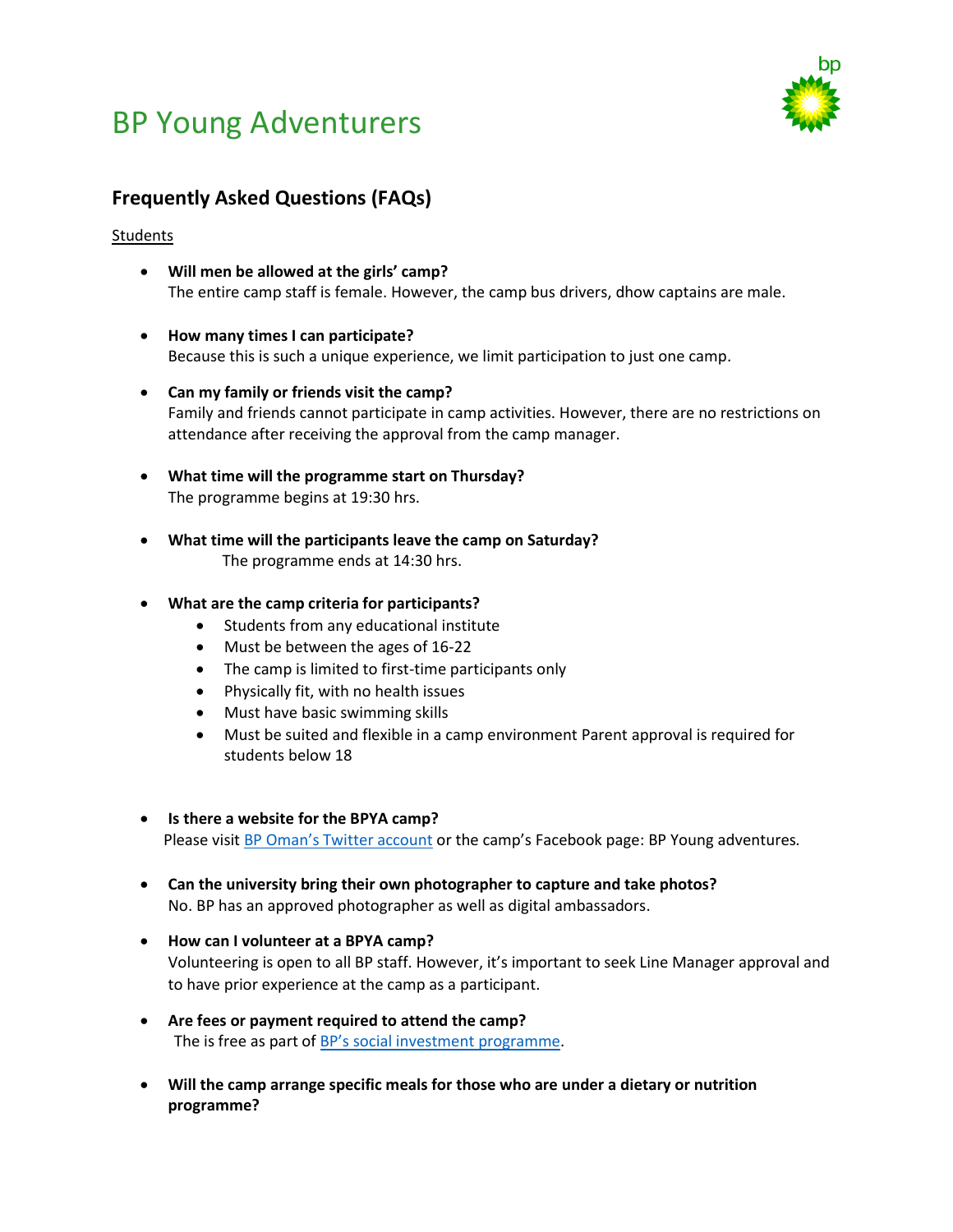# BP Young Adventurers



The camp will provide a variety of foods including fruits and healthy snacks.

### Parents

- **Are siblings allowed to attend the camp together?**  There is no restriction as long they meet the criteria.
- **Where do the students sleep?**  Each group will share a room that can accommodate six people. These rooms are caravan style.
- **How do you manage the safety at each camp?**  Safety is always our top priority. Safety starts from the time students step onto the BP bus, to

the moment they fly home. We require a safety briefing prior to departing on the bus, we require that all students wear seatbelts, and we require another safety briefing upon arrival at the camp. Additionally, we provide students with proper safety attire, and test our equipment regularly. We also have HSE instructors and guardians onsite at all times.

• **Can my children be accompanied with an adult from the family?** Adult family members cannot participate in camp activities. However, there are no restrictions on attendance if the adults meet our guardian criteria.

## • **Can my children extend their stay in the UAE?**

BP is solely responsible for the students only during their stay at the camp. We strongly discourage students extending their stay in the UAE. We will only allow exceptions on extreme circumstances. Clear approval from the parents and college will be required.

- **What can our children bring along with them?** Please refer to the provided checklist.
- **How can our kids keep in touch?** Mobile phones are allowed during breaks.
- **Who will arrange transportation for our kids?** BP will provide the transportations to and from the camp as per the agreed meeting point.
- **Why is BP hosting the camp for free?**

BP Oman's social investment programme is a unique model that works toward serving and empowering local Omani capabilities in driving Oman towards a self-sufficient and progressive future. The BPYA is one of many initiatives that BP financially supports each year that focuses on three main themes: Enterprise Development, Education, and Energy Sustainability.

• **When did the BPYA programme commence? and how many participants benefited form it?**  The programme commence in 2000 and more than 7000 students benefited from BPYA programme.